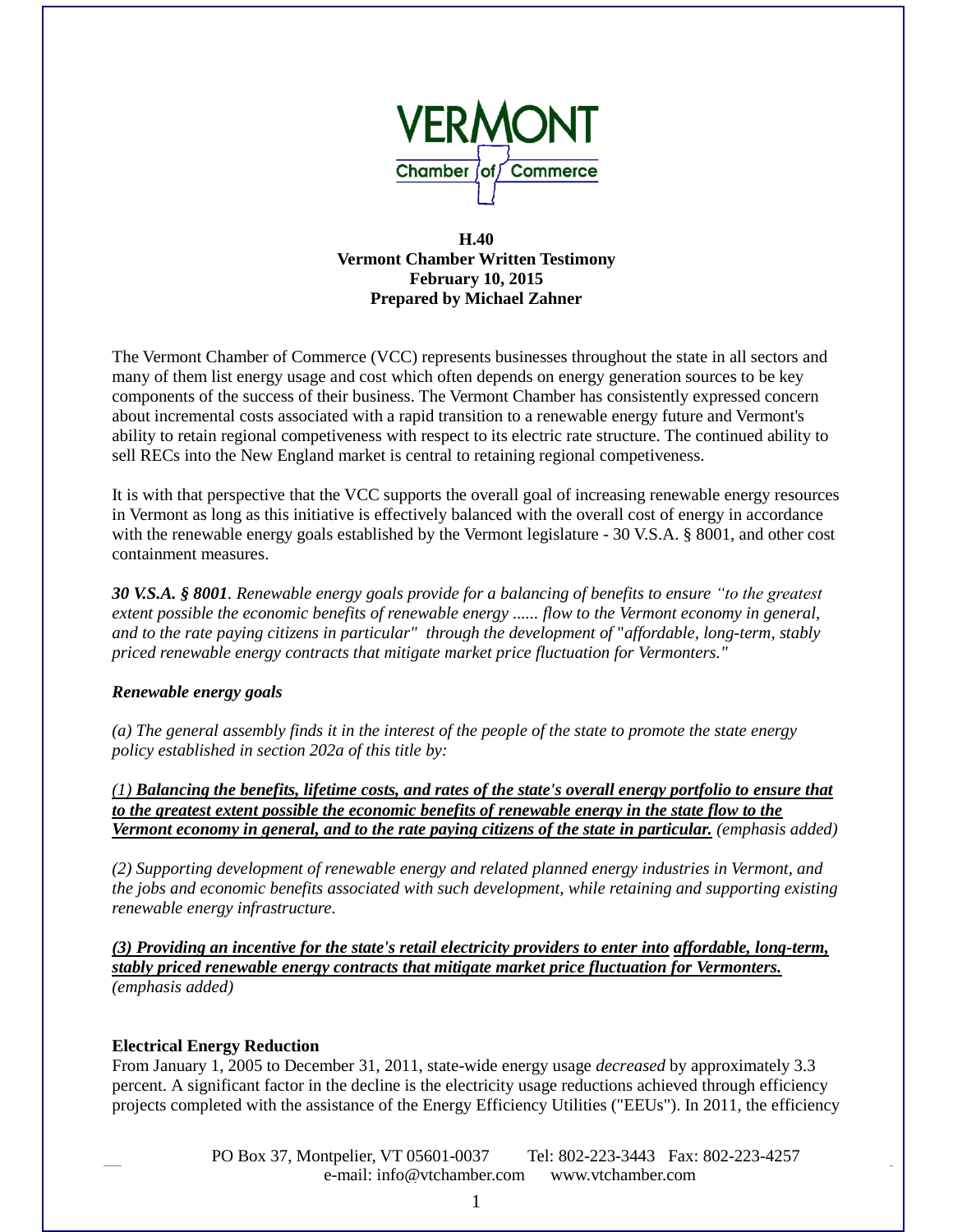measures implemented by the EEUs conserved 101,256 MWh, or 1.8 percent of Vermont's energy usage. The Vermont Chamber is also aware that Vermont's largest electric utility, Green Mountain Power, has been able to reduce its residential electric rates by 2.46% (effective in October, 2014) in part due to the amount of smaller scale distributed generation facilities that have been installed within GMP's territory and in part due to profit sharing with Vermont Yankee which accounted for some of the decrease.

However, over the past few years, the PSB has reported that overall electric rates have risen in Vermont faster than the rate of inflation - and are now on par with electric rates in other New England states. See PSB Biennial Report dated April of 2013.

*The Department examined Vermont retail electric rates as they compare to other New England states and examined whether rates are rising faster than inflation. The charts below provide a comparison of Vermont's electric rates with electric rates in other New England states and illustrate that Vermont retail electric rates are rising faster than inflation as measured by the consumer price index ("CPI"). Statewide average electric rates have risen more than 0.2 percentage points per year faster than inflation over the preceding two or more years.* **Note: This Report does not include the impact of GMP's rate reduction in October of 2014, the next Biennial Report is due at the end of this session and will reflect that information.**

In 2012, the Vermont Chamber of Commerce advocated for: 1) Alternative Compliance Payments 2) a market based RFP mechanism for "Standard Offer" renewable energy projects to meet the goals of the SPEED program and 3) "Reasonable Cost Thresholds" or reasonable cost containment measures incorporated into 30 V.S.A. § 8005b ("Biennial Report"). All three concepts are now either in existing law or proposed for introduction into this bill and we continue to support these elements.

#### **PSB Biennial Report (2013)**

In 2012, the Vermont Chamber successfully recommended the following amendment to **30 V.S.A. § 8005b (renewable energy programs; biennial report)** with the support of the Vermont Department of Public Service:

*(7)(A) An assessment of whether strict compliance with the requirements of section 8005a (SPEED program; standard offer) of this title: (i) Has caused one or more providers to raise its retail rates faster over the preceding two or more years than statewide average retail rates have risen over the same time period; (ii) Will cause retail rate increases particular to one or more providers; or (iii) Will impair the ability of one or more providers to meet the public's need for energy services in the manner set forth under subdivision 218c(a)(1) of this title (least-cost integrated planning). (B) Based on this assessment, consideration of whether statutory changes should be made to grant providers additional flexibility in meeting requirements of section 8005a of this title. Note: Subdivision (7)(A) will apply to the RESET program*

## *RPS Compliance Costs [Over Time]*

*Whether and the extent to which RPS compliance costs increase over time will, of course, depend on a great many factors. First and foremost, perhaps, is the underlying cost of renewable energy technologies, and whether they continue to decline as they have in recent years. Second is the price of natural gas, as gas-fired electricity is generally the baseline against which marketbased REC prices or the calculated above-market costs of renewables are established. Third, RPS* **costs** *may be significantly impacted by changes to state and federal tax incentives for renewables–in particular, the federal production tax credit (PTC), which (as of this writing) expired at the end of 2013, and the federal investment tax credit (ITC), which is scheduled to decline from 30% to 10% in 2017–as these tax incentives reduce the costs borne directly by*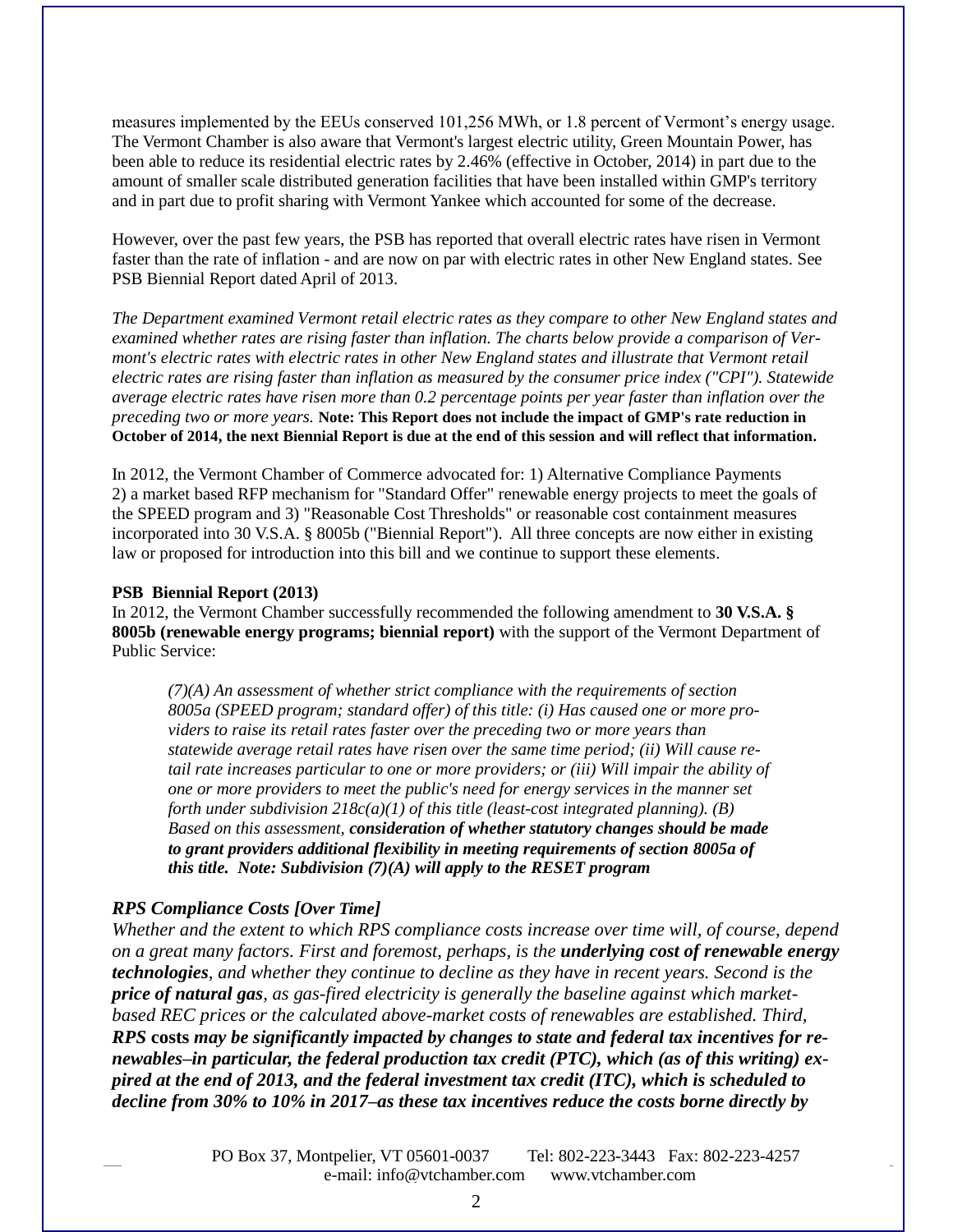*utilities. Fourth, environmental policies related to the power sector, such as federal greenhouse gas regulations and air pollution regulations, could have a significant impact on RPS costs, by raising the cost of non-renewable resources and thereby reducing the incremental cost of renewables.* **Source: A Survey of State-Level Cost and Benefit Estimates of Renewable Portfolio Standards (2014)**

# *RPS Cost Containment Mechanisms*

*Given the inherent uncertainty in future RPS costs, and the desire among policymakers to limit the potential burden to ratepayers, most RPS policies include one or more cost containment mechanisms or "off-ramps". Various approaches are used, though the most common are ACPs and rate impact/revenue requirement caps.* 

- *ACPs. Typical of restructured markets, ACPs function as a backstop compliance option for [utilities]. As such, they effectively cap REC prices and thus RPS compliance costs.*
- *Rate impact/revenue requirement caps. Many states cap RPS costs in terms of a maximum allowed percentage of revenue requirements, costs, or customer bills. This*
- *Renewable energy contract price caps. Caps may be placed on individual RPS contract prices–as in Montana, where RPS contract prices are capped based on the avoided costs of an equivalent non-renewable resource.*
- *Renewable energy funding caps. Where specific programs are established for the purpose of RPS procurement (e.g., New York), cost containment may occur through statutory or regulatory limits on program budgets.*

*Aside from cost containment mechanisms with some prescribed numerical limit, such as those listed above, regulators in many states often have some level of discretionary power to control RPS costs. Some RPS laws grant the PUC [PSB] the authority to delay or freeze RPS requirements, or grant waivers to individual utilities, if costs would be deemed excessive (e.g., under a force majeure clause). Regulators also often have the ability to review and approve PPAs and/or cost recovery for RPS resources, and thereby limit the costs incurred. Source: A Survey of State-Level Cost and Benefit Estimates of Renewable Portfolio Standards J. Heeter, G. Barboso, L. Bird, S. Weaver, F. Flores-Espino, K. Kuskova-Burns, and R. Wiser (2014) http://www.nrel.gov/docs/fy14osti/61042.pdf*

Finally, a balancing of costs and benefits with full consideration of the goals of 30 V.S.A. Section 8001 is vitally important to Vermont's economy, its ratepayers and to the ultimate success of the RESET Program.

Thank you for the opportunity to comment.

**Michael Zahner Vermont Chamber of Commerce** *mzahner@vtchamber.com*